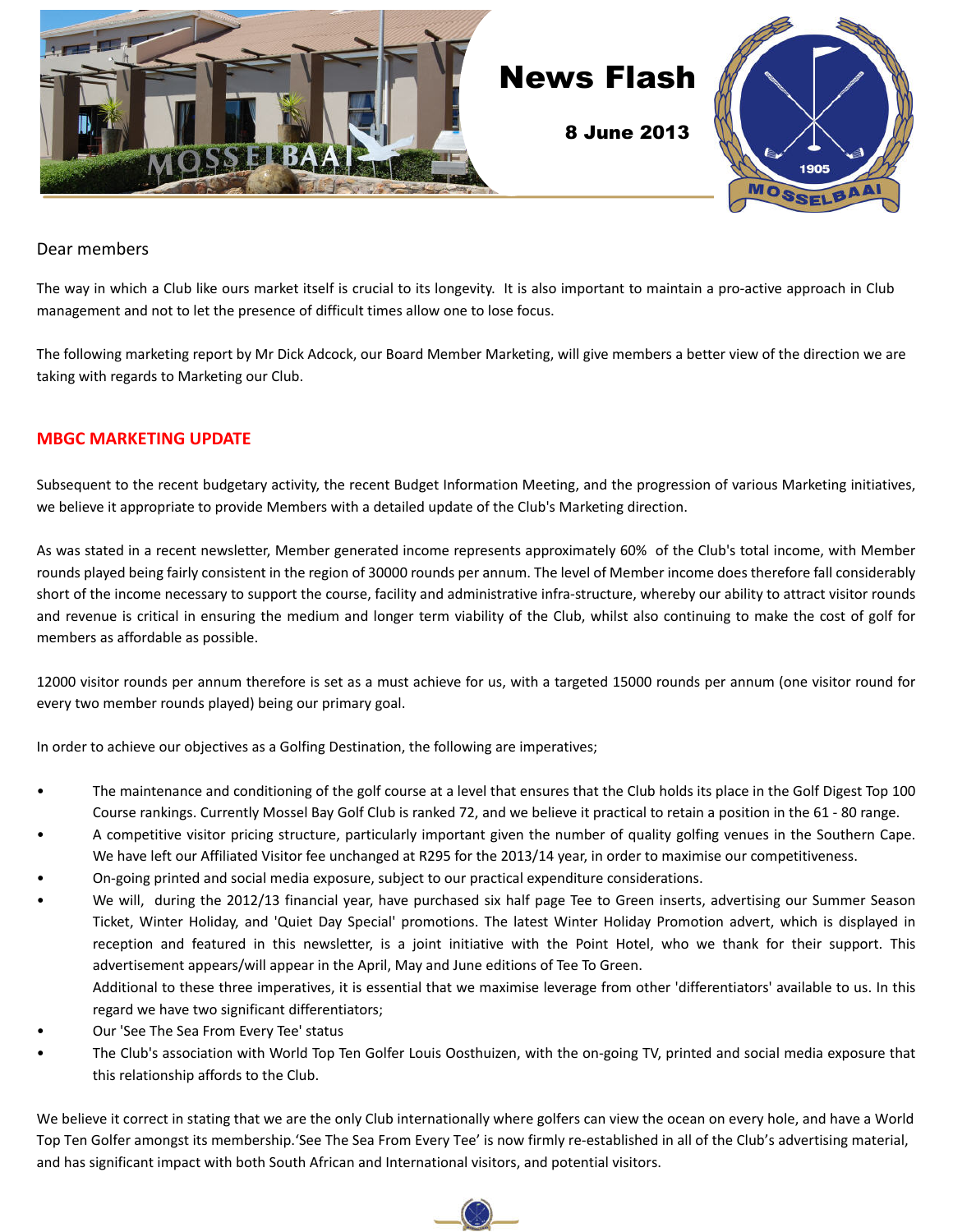Currently we are finalising a Cooperation Agreement with Louis Oosthuizen's 'Brand 57' representatives. Louis personal '57 Brand' is, given its 57 origin, inextricably linked with Mossel Bay Golf Club. It is therefore in our best interests to ensure maximum exposure for Mossel Bay Golf Club via the 57 Branding activities.

Primary features of this Agreement focus on the Louis Oosthuizen Junior Academy, together with agreement as regards Brand 57 organised or sponsored events that will be staged at Mossel Bay Golf Club.

For the period of the Agreement (initially three years) Mossel Bay Golf Club will remain the 'home' of Louis' Junior Academy and all signage, media and social media relative to the Academy will clearly indicate the partnership between the Club and the Academy. The Club will sponsor golf at the Club for a maximum of ten Junior Golfers who qualify for the 'Elite Academy' tier in any given year, whilst all initial recruitment and tuition costs at school level, and PGA coaching at the Club (practice facility made available by us twice a week), are met by Brand 57. Brand 57 also sponsor for the Elite tier qualifiers only, their competition entrance fees for national and provincial competitions, certain travel expenditures, clothing, and their annual membership subscriptions to MBGC.

As far as 'events' are concerned we have requested in the Agreement that an annual Mossel Bay Golf Club/Louis Oosthuizen Golf Day be sponsored by Brand 57 as part of the Club's fund raising activity, whilst an exciting development is the planned staging at Mossel Bay, of the finals of a National Joost Van Der Westhuizen/Louis Oosthuizen Golf Challenge event. This event will be open to corporates, supporting both sportsmen's Charity foundations, and will comprise eight regional qualifiers prior to the finals for 120 golfers being held at our Club in January '14. The event will be managed throughout by Dale Hayes Golf Management, thereby ensuring significant TV and media exposure for the Club.

During the course of the Agreement negotiation, Brand 57 have donated 5000 SAGU Titleist practice balls to the Club, and a valuable autographed picture of six Major Champions, Rory Mcilroy, Graham McDowell, Darren Clarke, Martin Kaymer, Charl Schwartzel and Louis Oosthuizen, contributions which we thank them for. Our intention is that the picture will be 'silent auctioned' at the Club to further support our capital fund raising activity.

The next stage of our Marketing Development Program is the re-introduction of tee sponsorships, the design and costing for which is currently being undertaken, prior to our approaching potential sponsors. We are also at the planning stage as regards the Club's involvement in the September Mossel Bay Festival, and will look toward such fund raising opportunities as this may provide us with. Hopefully this commentary has served to provide Members with a full awareness of the Clubs Marketing direction and activity. If you have any questions or queries that you would like answered, please direct them to Louw Strydom, our General Manager in the first instance, who will also pass them on to Dick Adcock the Marketing Board Member, for further comment as necessary.

## **IMPORTANT NOTICE**

The local rule with regards to placing has been changed. Effective immediately the placing on all fairways will be restricted to one card length. You may use an open or closed card.

The Board have also decided that the handicap limitations with regards to sponsored competitions will remain in place. All sponsored days will be governed by a restriction of **maximum 24 handicap for men and 30 for ladies.**

Die plaaslike reël aangaande plasing is deur die Raad verander. Met onmiddelike ingang word die reël verander na een kaartlengte i.p.v. een stoklengte. Spelers mag 'n oop of toe kaart gebruik.

Die beperkings op voorgeës in geborgde dae sal ook in plek bly. Dit beteken die **maksimum voorgeë vir mans is 24 en 30 vir dames.**

## **ELECTRONIC MEDIA AND SOCIAL MEDIA**





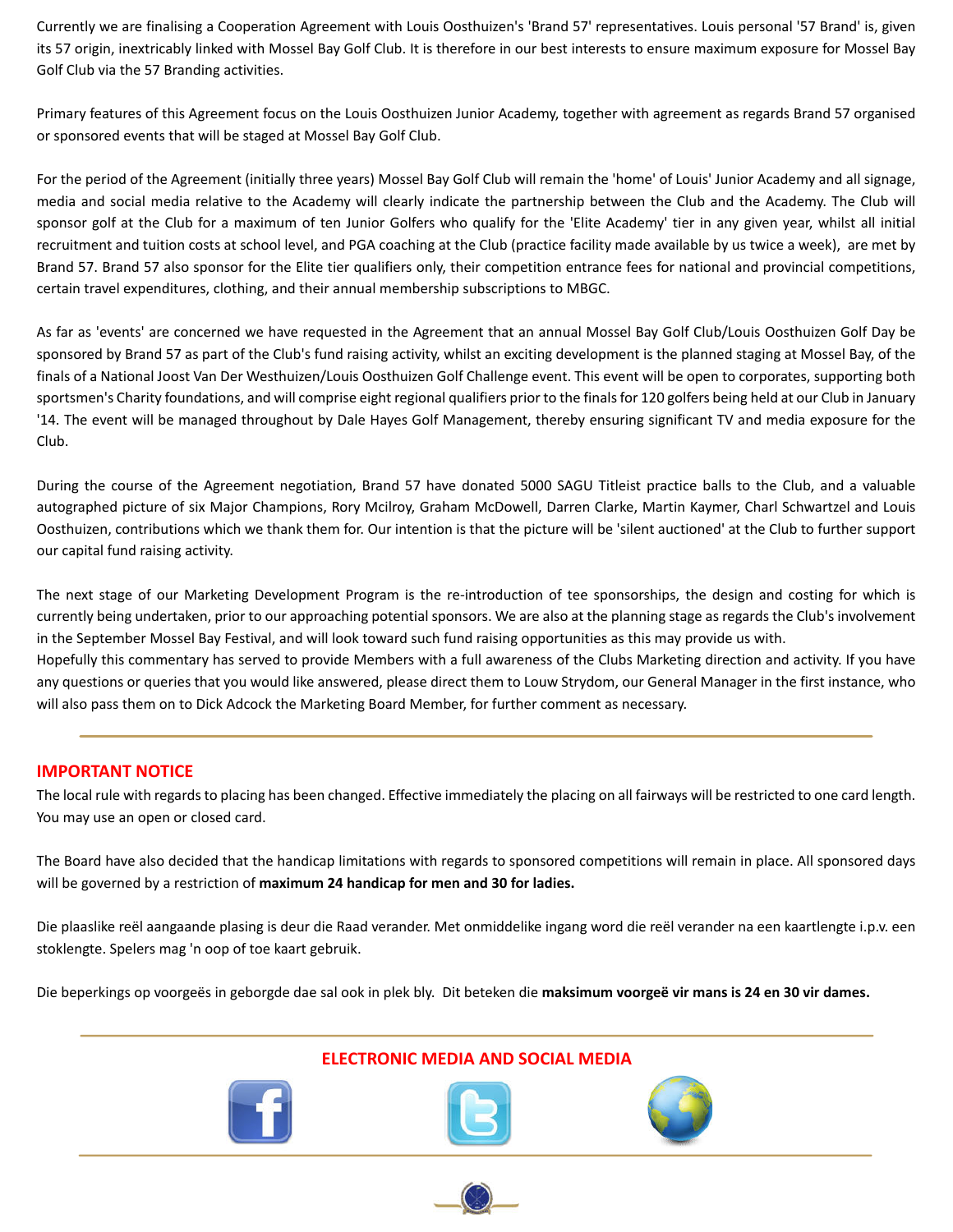## **CART PATH GRAND OPENING**

Recently our course staff started laying the first section of the planned Cart Path Project. Members and visitors using carts on our course have been paying a trail fee for a while, and the accumulated funds will now be utilized to improve the look and feel of the services we deliver as a golf course.

The first section was done to the left of the 17th green. The 125m section was done at a cost of around R13 000, not including the original layout costs. We made a significant saving in labour as the job was done by our own course staff. The rest of the project has been prioritised and approved by the Board.



Mr Wessel Brand, Board President and also Chairman of the Course Sub Committee, did the ceremonial cutting of the ribbon after which the first cart path was declared officially open. This ceremony was also attended by the rest of the Board members as well as the course staff involved in the construction.

## **NATUURLEWE FONDS**

As Mosselbaai Gholfklub bestuur is ons, net soos baie van ons lede, passievol oor die pragtige natuurskoon sowel as die wilde diere wat ons baan bewoon. Die groot verskeidenheid bokke en voëls is baie belangrik en is ook iets wat bestuur en beheer moet word. Hiervoor benodig ons fondse en het die Klub dit goedgedink om 'n 'NATUURLEWE FONDS' te stig. Ons is ook in die proses om 'n spesiale bankrekening oop te maak waar enige bydraes asook geld van fondsinsameling projekte belê kan word.

As enige lid geroep voel om tot hierdie fonds by te dra kan u dit by ontvangs doen en dit op die kwitansie so aandui. Enige bedrag is welkom. Die Klub het via die bestuur die eerste stap geneem en in die begroting voorsiening gemaak hiervoor. Ons opregte dank ook aan Mnr Kosie Otto vir sy volgehoue bydrae en hulp met die springbokke onder andere.



# . Stand a chance to win this amazing prize:

## **CLEVELAND STAND BAG WORTH RIOOO-OO**

n be vours for just R10!!!"

(tickets are available at reception)

#### **VRYDAGAANDE VLEISTREKKING:**





Baie dankie aan Andre Marx, eienaar van Ultra Meat (by die Mikeva Sentrum), vir die borg van ons Vrydag-aande se vleistrekking en Fantastic Friday. Indien jy nog nie daar was nie, is dit nou die tyd om van hulle heerlike produkte aan te skaf.

## **MARKETPLACE FOR MEMBERS**



We have been receiving requests from members to provide a 'marketing space' where

they can advertise items that they may have for sale. We will provide a portion of the newsletter for this purpose, and members wanting to advertise any golf related items are invited to contact the GM with their items for sale.



**Electric 3 wheel trolley for sale.**

3 wheel electric trolley with battery. Good working order. **R1750-00.** Contact (044) 690 7705.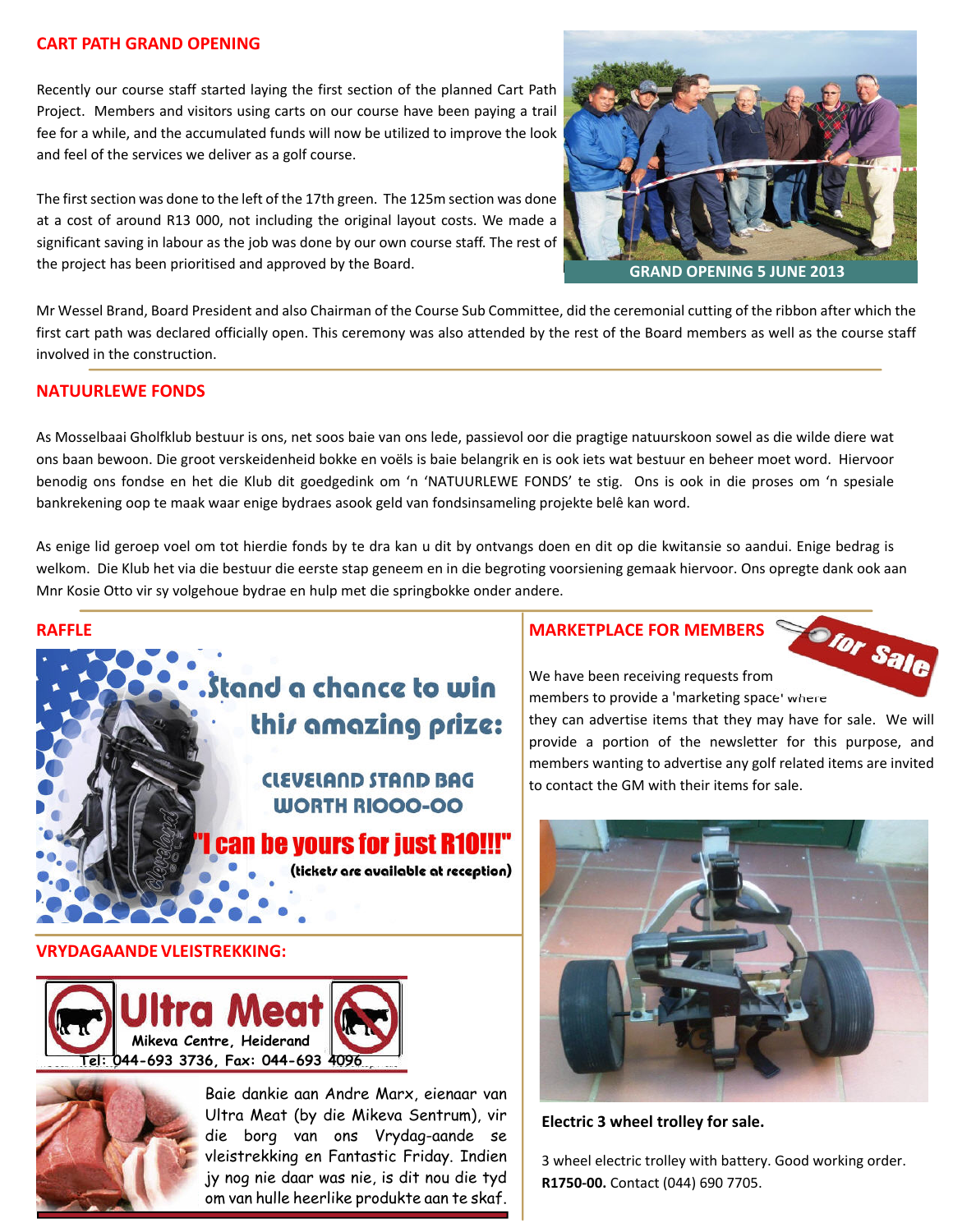## **PLEASE HELP US**

Our course is in a fantastic condition and we would like to keep it that way. Please assist us in repairing your and other player's` divots and pitchmarks. You can also help by pointing out players that do not have sandbags and that do not take proper care of our course. The systematic destruction of our course must be stopped!



## **UPCOMING EVENTS**

- **12 JUNE AIDA 4 BALL ALLIANCE**
- **17 JUNE YOUTH DAY IND BONUS BOGEY**
- **19 JUNE RAWSON MONTLY MEDAL**
- **26 JUNE SAKEMANNE BBSFD**

## **UITSLAE / RESULTS**



**BB STABLEFORD 29 Mei 2013 SAKEMANNE GOLF DAG A DIVISION 0-18**

| $\mathbf{1}$ | PIETER DE BRUYN / DEREK VAN HEERDEN 47                                                                                                                                                                                          |  |
|--------------|---------------------------------------------------------------------------------------------------------------------------------------------------------------------------------------------------------------------------------|--|
|              | $\sim$ . The contract of the contract of the contract of the contract of the contract of the contract of the contract of the contract of the contract of the contract of the contract of the contract of the contract of the co |  |

**2 JOE V/D BERG / HENDRIK KRIEK 44**

#### **B DIVISION 19-36**

|                         | LES & HESTER DE JAGER<br>MICHAL REHR / STEPHEN LE ROUX | 48 |
|-------------------------|--------------------------------------------------------|----|
| $\overline{\mathbf{2}}$ |                                                        | 46 |

#### **C DIVISION 37+**

**2 LOOD LOUBSER / KENNY V/D MERWE 46**

#### **NEAREST THE PIN**

- **4 LOUW STRYDOM**
- **8 GLORIA GREYVENSTEIN**
- **12 STEPHEN LE ROUX**
- **15 DEREK VAN HEERDEN**
- **9 NEAREST THE PIN FOR 2 (0-9 H/CAP) JOHANN STRAUSS**
- **10 NEAREST THE PIN FOR 2 (10+ H/CAP) GAIL BOTHA**

# **Enjoy your golf this week.**

**Louw & Team**



#### **IND STABLEFORD 5 June 2013 PSG Chicken Run**

## **HOENDER VAN DIE DAG**

**DANIE LE ROUX**

#### **A DIVISION 0-9**

| <b>JOHAN VAN RENSBURG</b> |  |
|---------------------------|--|
|                           |  |

**2 J J JOUBERT 37 3 DAWID GERBER 36**

### **B DIVISION 10-18**

- **1 DANIE LE ROUX 40**
- **2 BENNIE BADENHORST 39**
- **3 DIV DE VILLIERS 38**

#### **C DIVISION 19+**

- **1 ANDREW HARRISON 38**
- **2 WILHELM VAN ROOYEN 36**
- **3 BRIAN POWER 36**

### **NEAREST THE PIN**

- **4 PAUL DE KORTE**
- **8 NOEL DOMINGO**
- **12 LOOD LOUBSER**
- **15 ANDREW HARRISON**